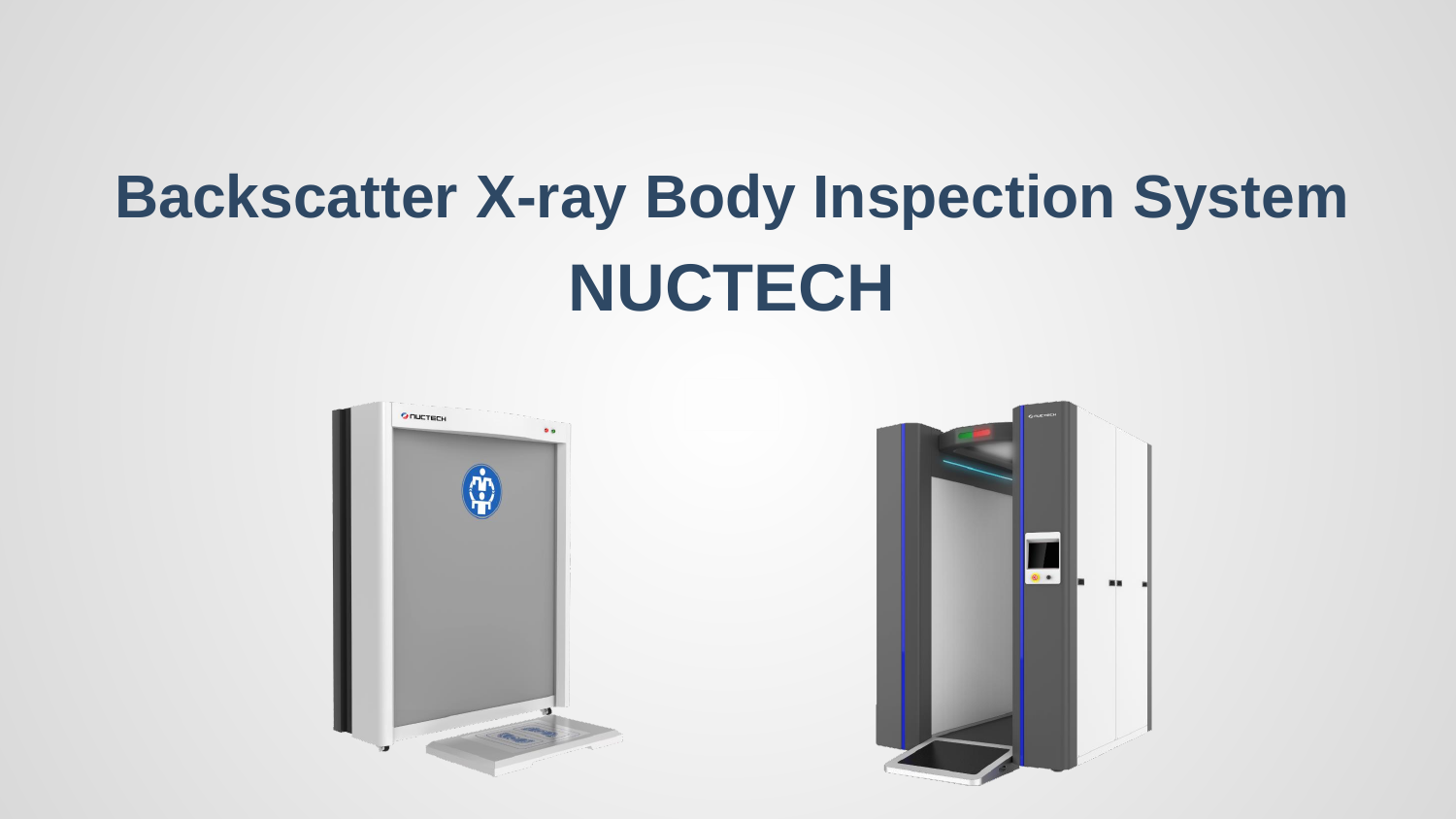



Traditional method: Metal detector + manual inspection Mew method: Non-contact imaging

- Metal detector: Metal only  $\bullet$
- Metal detector: Not exact location  $\infty$
- Manual: Body contact and privacy problem  $\bullet$



- Detects various kinds of contraband
- Displays exact locations **CONTRACTOR**
- Non-contact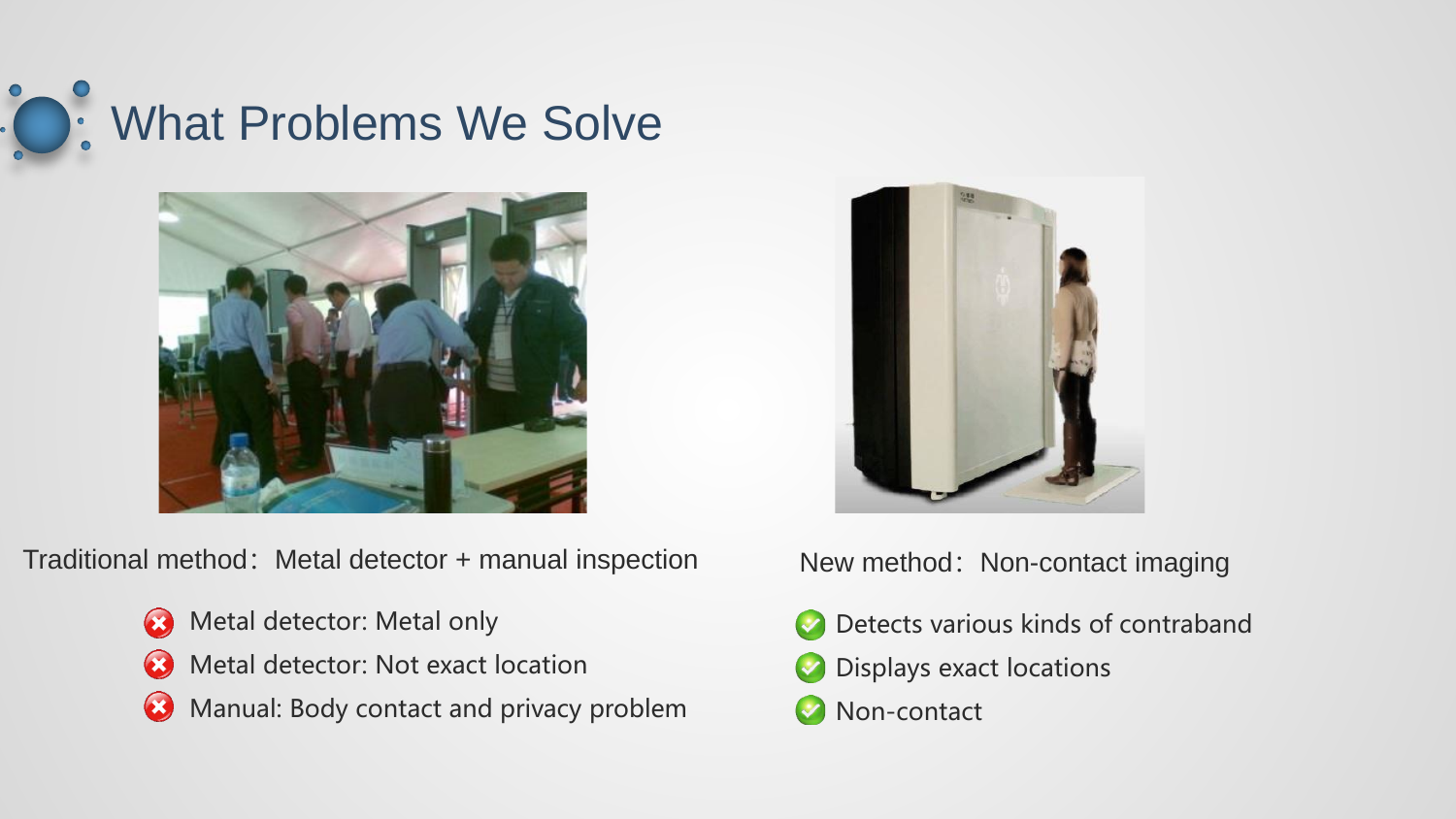

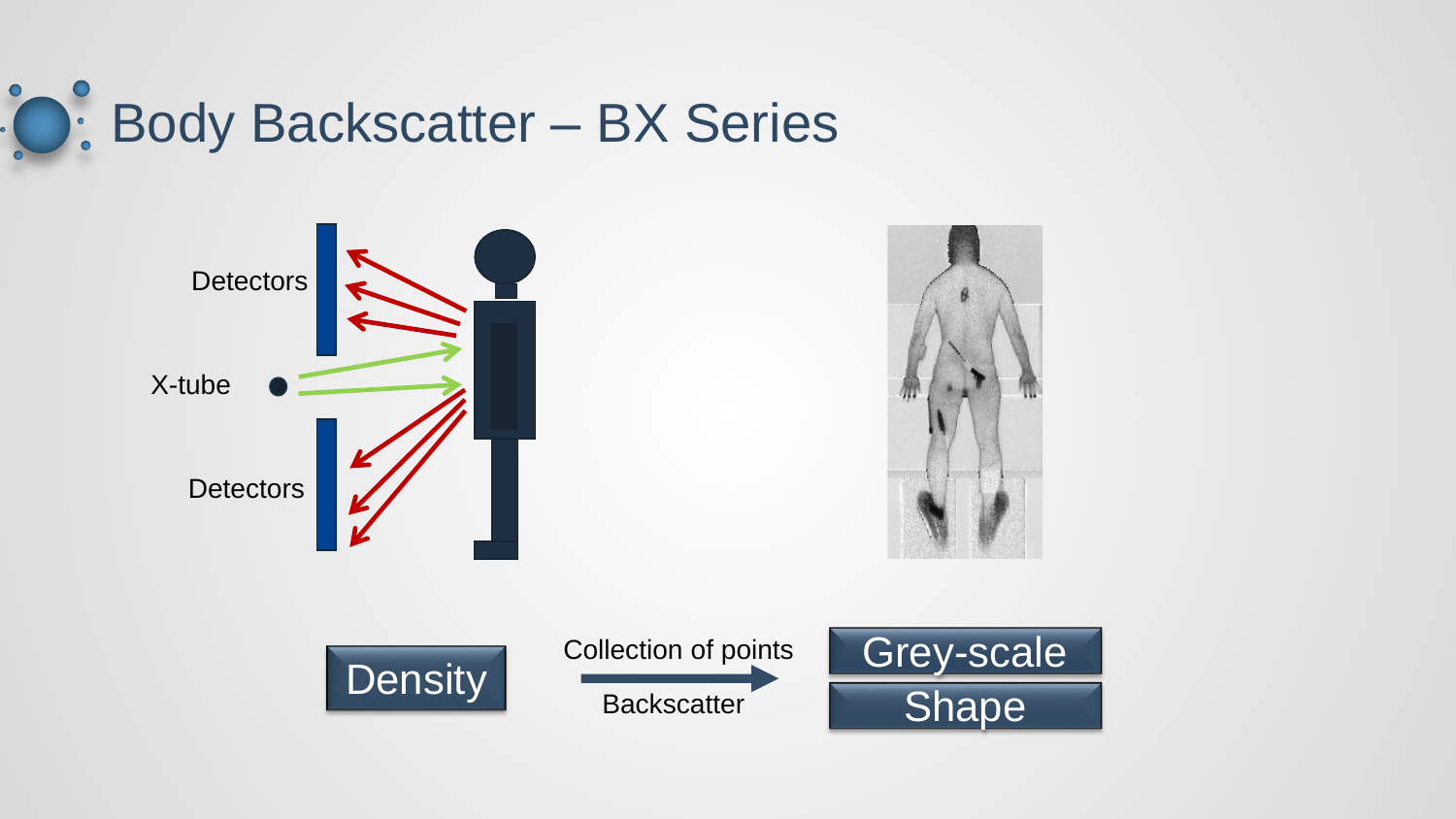



BX1000SA **Single side scan**

BX2000DA **Dual-side scan**

### **Parameters**

- Scan time: 7s/side (BX1000) 10s (BX2000)
- Resolution: 1 mm (BX1000) 0.5 mm (BX2000)
- Dose per inspection: < 0.1μSν



### **Features**

- Open & Non-contact
- Body surface inspection
- Various kinds of contraband
- Ultra low-dose & high resolution
- Various image processing functions
- Sensitive to body sides
- ATR & privacy protection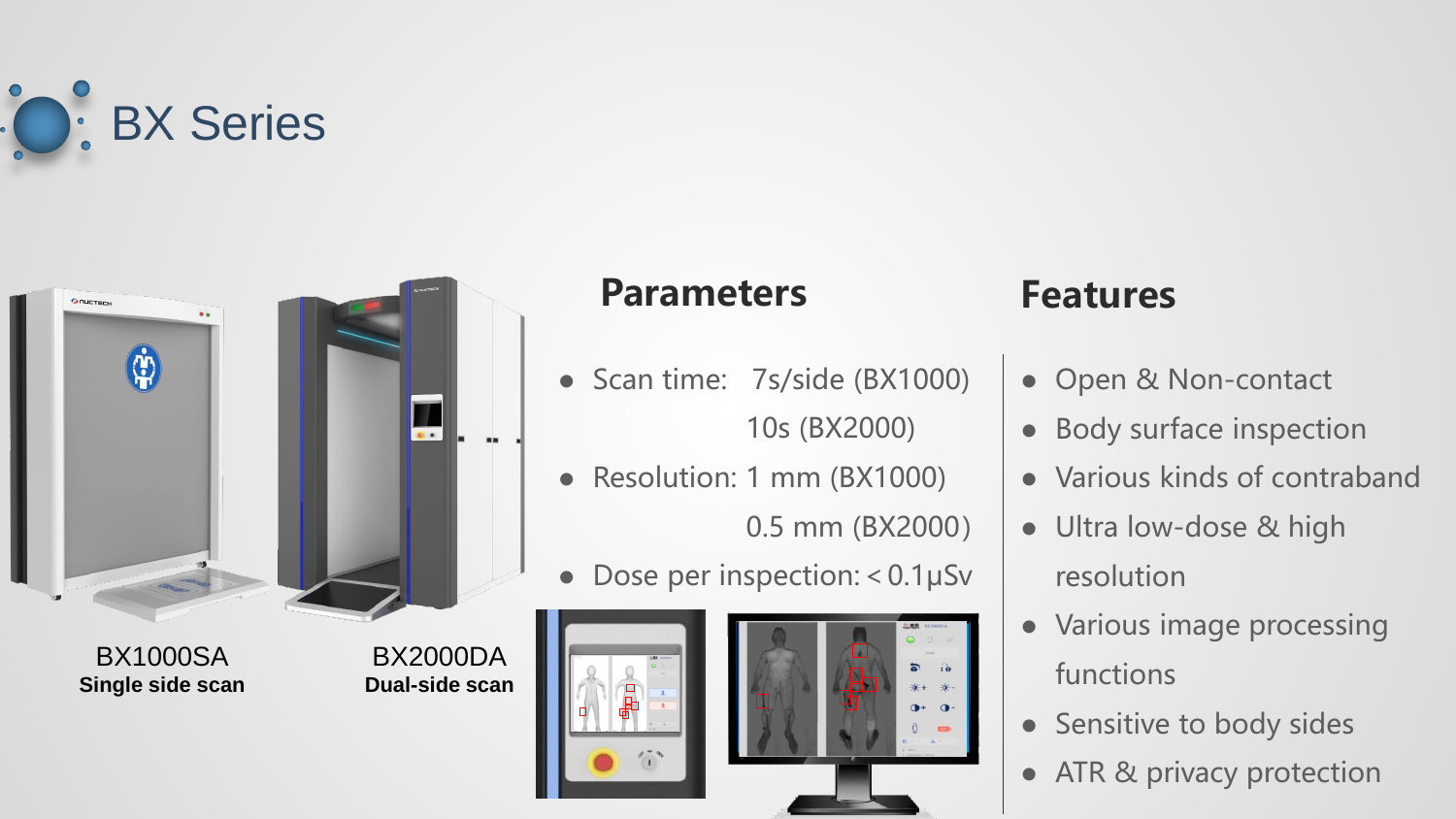

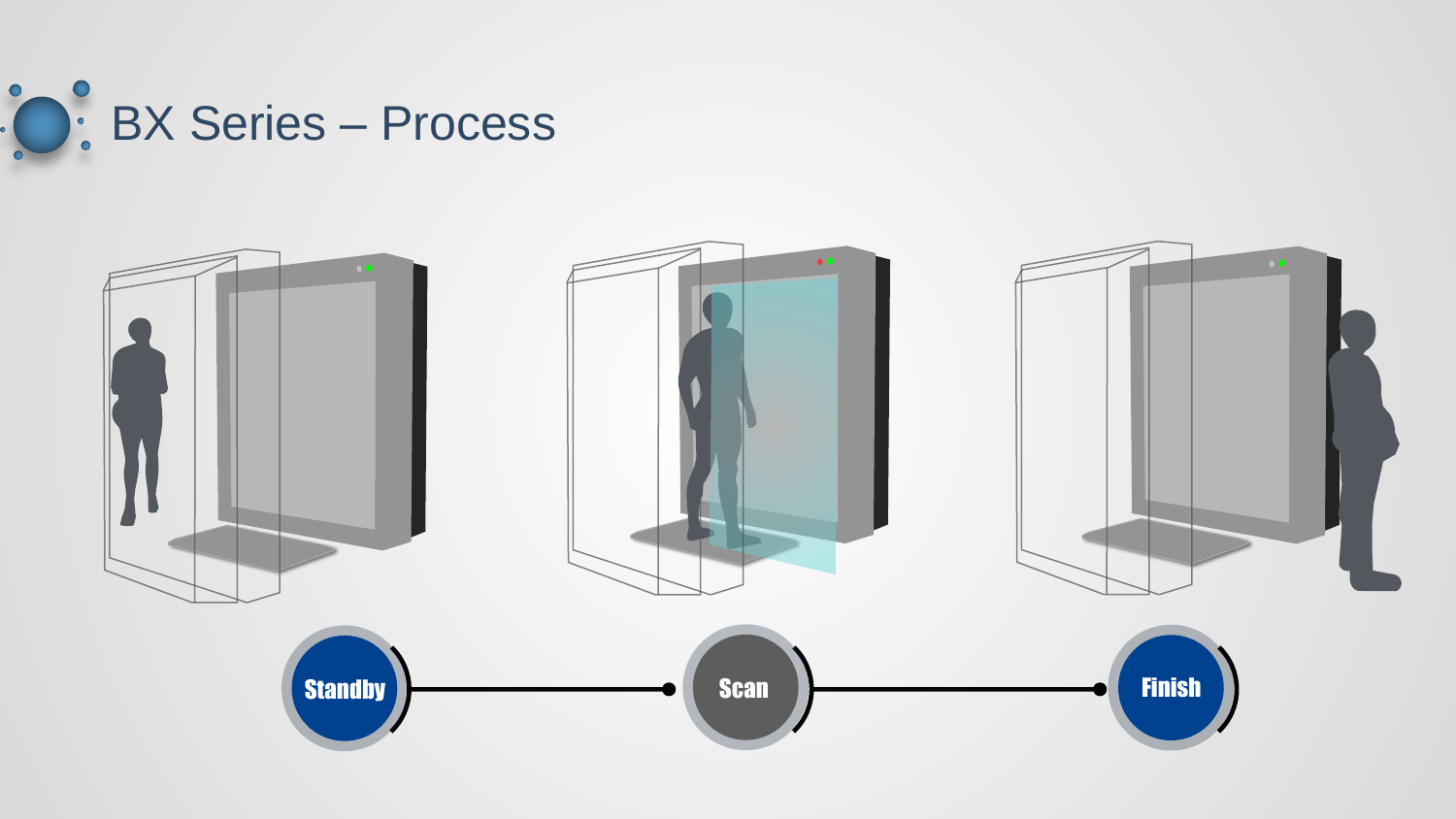# **BX Series – Images with ATR** (Automatic Threat Recognition)



Real images (with automatic threat recognition) Cartoon images (with automatic threat recognition)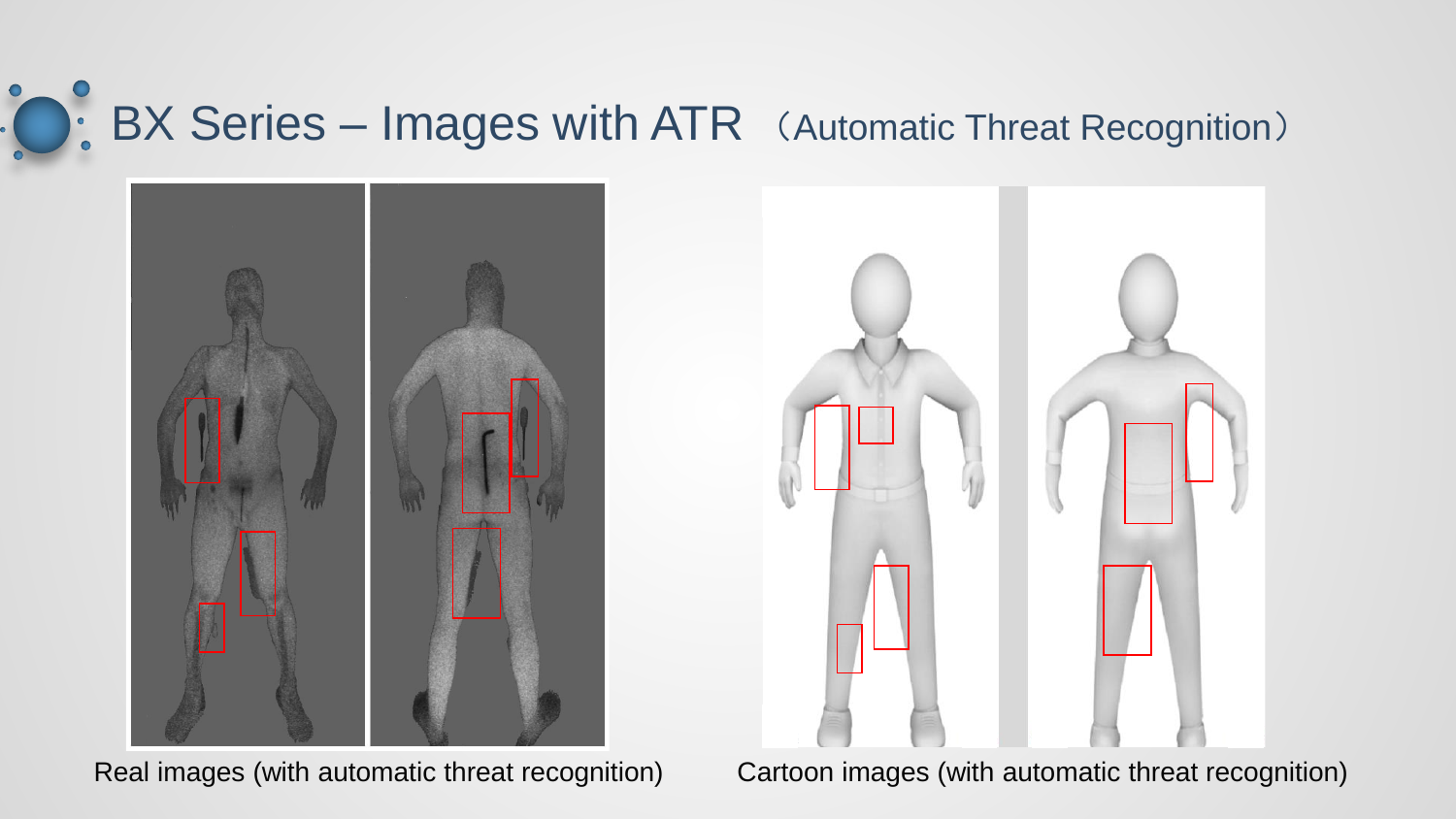



| <b>Millimeter wave body scanner</b>                                                                                               | <b>Backscatter X-ray body scanner</b>                                     |  |
|-----------------------------------------------------------------------------------------------------------------------------------|---------------------------------------------------------------------------|--|
| Acceptable image quality.                                                                                                         | $\rightarrow$ High image quality                                          |  |
| $\bullet$ Lower resolution ( $\approx$ 3mm)                                                                                       | $\blacktriangleright$ Higher resolution (0.5mm / 1mm)                     |  |
| X Limited ability to penetrate cloths; leather<br>and thick clothing and clothing with metal<br>wires (pieces) must be taken off. | Usually no need to take off cloths.                                       |  |
| <b>X</b> Vulnerable to interference including sweat<br>and clothing folds, which can cause false<br>alarms.                       | Strong anti-interference ability.                                         |  |
| (X) Less ability to detect contraband on body<br>sides.                                                                           | Enhanced body-side-contraband<br>detectability due to Nuctech technology. |  |
| Unable to detect feet                                                                                                             | Able to detect feet                                                       |  |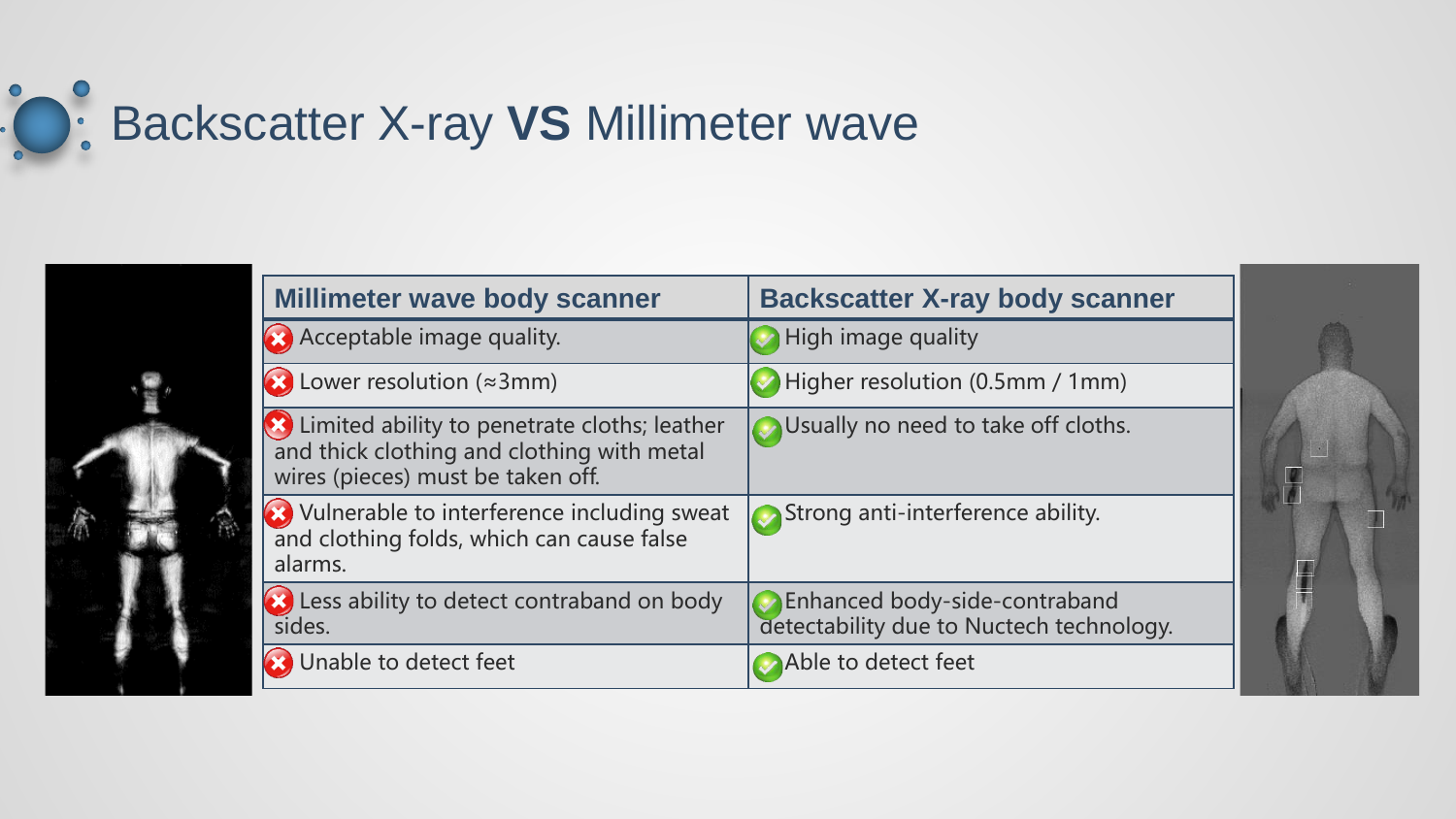# Backscatter X-ray **VS** Millimeter wave



Real image of millimeter wave body scanner<br>Real image of BX2000DA

We can find that:

Backscatter X-ray image quality is better than that of millimeter wave image.

In millimeter wave images, body sides are totally dark. If there are small items or items with low millimeter reflectivity hidden on body sides (like waist sides and knee sides), they are hard to be found.

Millimeter wave image cannot show the feet areas.

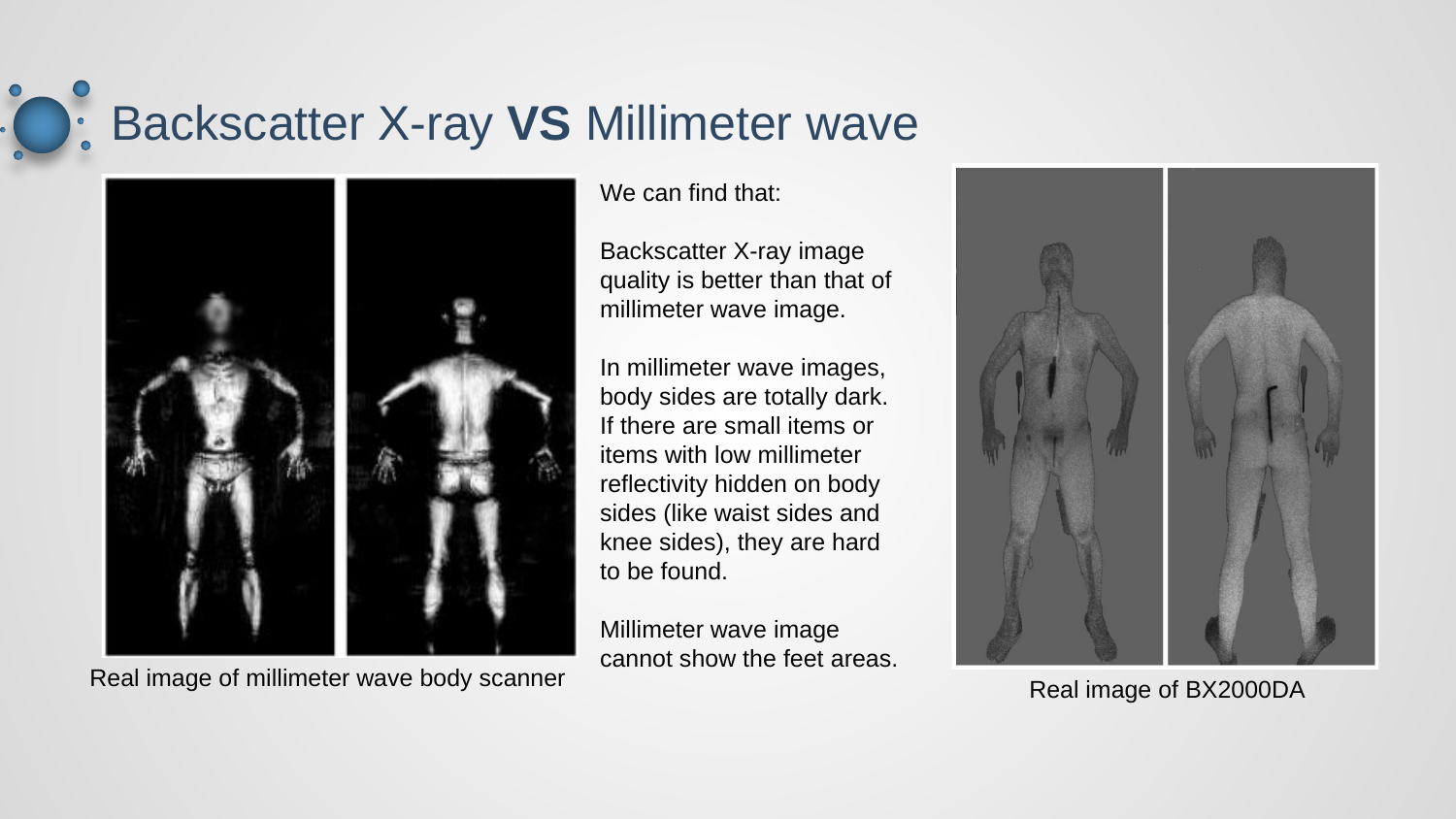### $\bullet$ **O: Backscatter X-ray VS Millimeter wave**



Millimeter wave fails to penetrate cloths with Following the wave rails to perfect at clotters with Back image is disturbed by sweat a lot of metal decorations

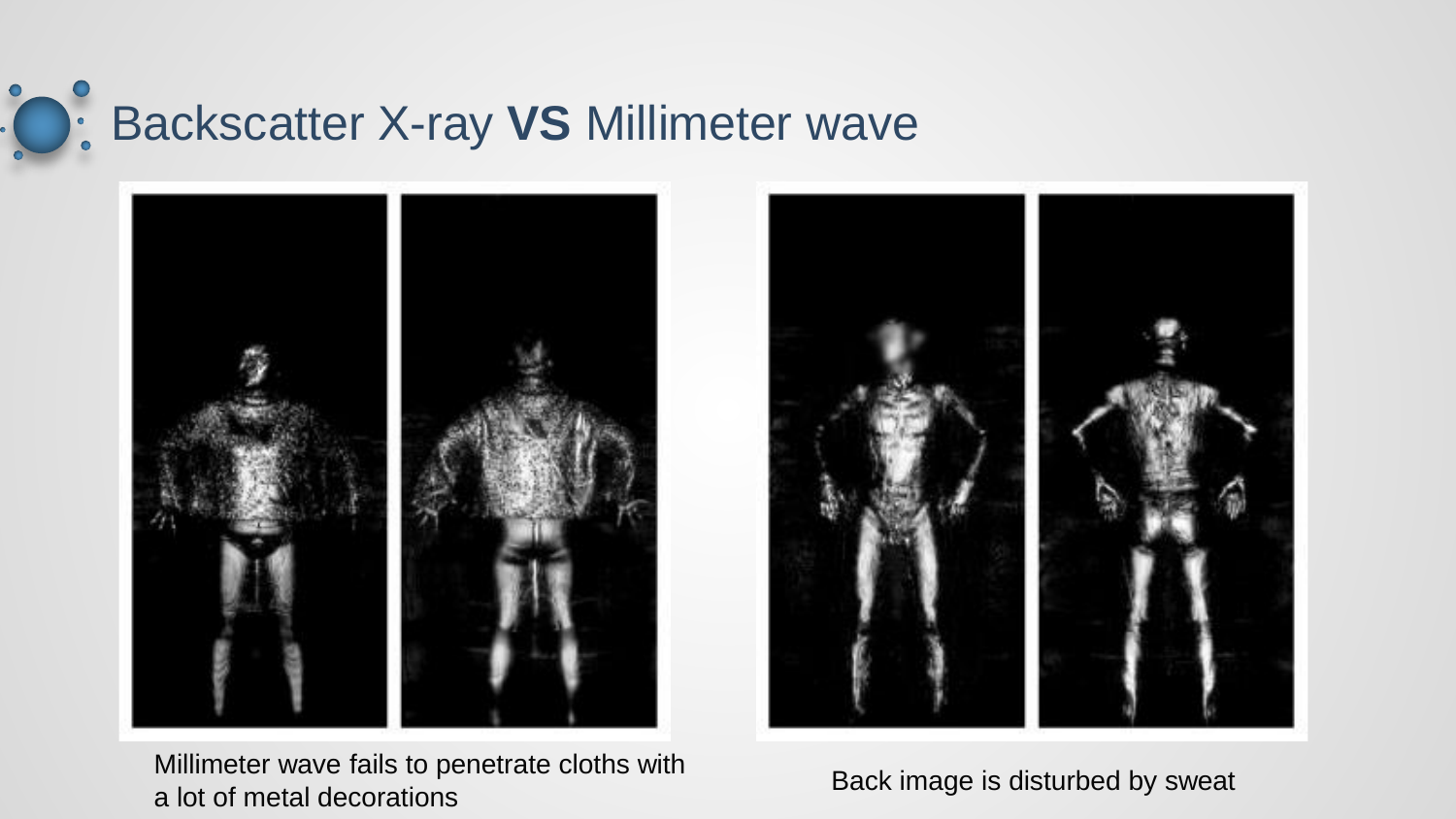





Airport customs

Prison